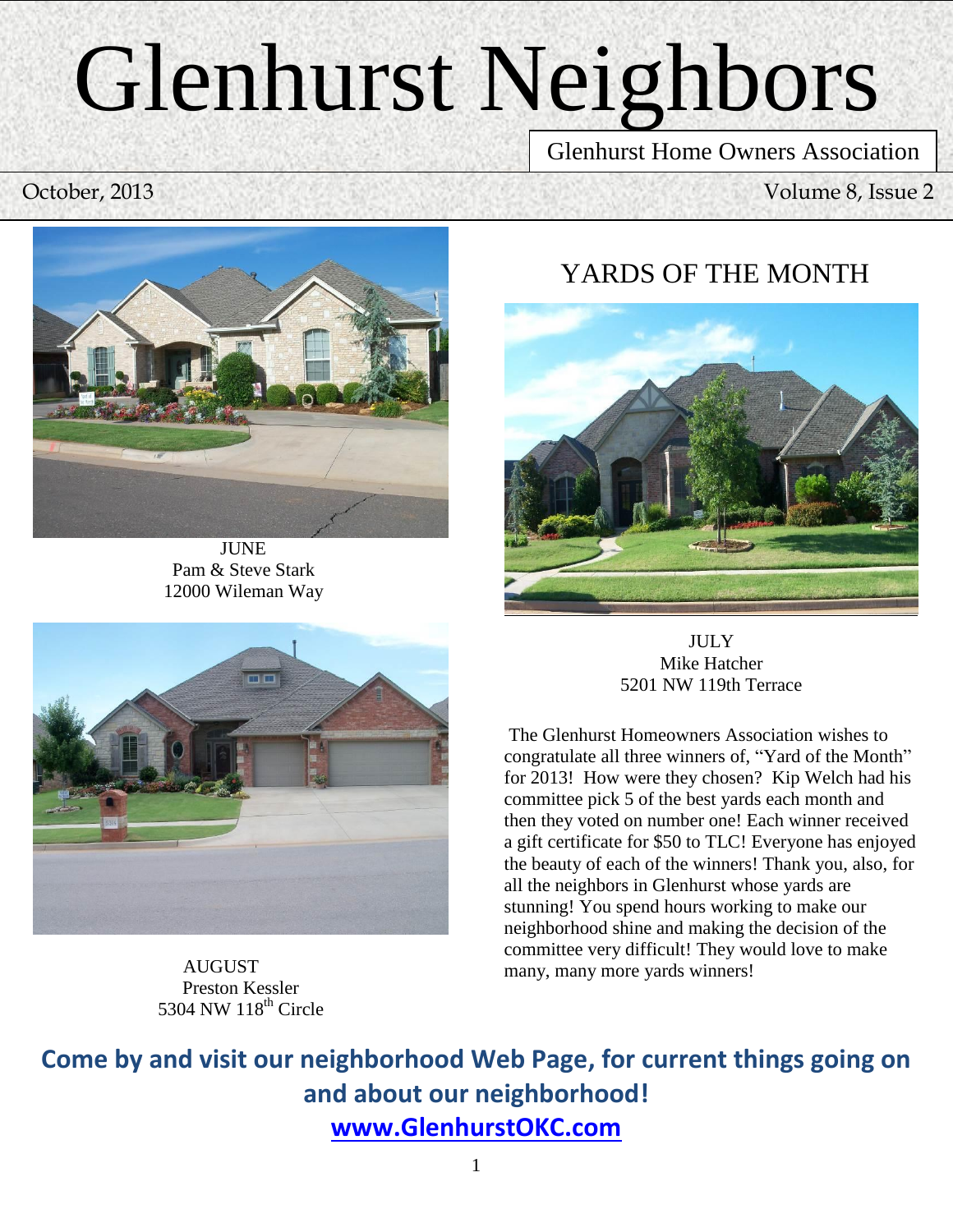# October 2013 Volume 8, Issue 2

#### Glenhurst Newsletter Notes from the Board October 2013

Things have been running pretty smoothly and the board has been meeting every other month since May. However, time is approaching for sending out dues notices and preparing the budget for 2014, reviewing the committee needs and requests. Thus we will once again be meeting monthly through the end of the year. We also want to remind homeowners that three current board members will be rotating off the board in February 2014, after the annual meeting in February (date and time to be announced). Please thoughtfully consider volunteering your time and talents to serve on the board for a two year term. Our by-laws and covenants require a minimum of three members on the board. Our meetings are held at the NW Library and are open. Dates and times are posted on the website during the current month so you may attend to experience what is required to serve. We have a very active group of committees and volunteers that shoulder a good portion of the "work" involved. A special thanks to all who volunteer their time in this effort.

*Just a note: The board has received a few anonymous letters with complaints/suggestions for attention. We appreciate all in-put but do ask for a contact in the event we have further questions. Your requests will be kept in confidence; however ownership is necessary for us to respond. Please remember we are all volunteers bringing our ideas to the table to find a way to work together to keep Glenhurst a valued neighborhood in our community. Get involved-you meet a lot of great neighbors and just might like it!!*



# Our Fall Picnic

Our fall picnic was held on September  $10<sup>th</sup>$ . We had somewhere around 65 neighbors attend. Also, some of the policemen and fireman came by to visit, as well as a representative from the Neighborhood Alliance Group. We served Italian food and the weather was great! There were games for the children. I think all enjoyed the evening. We will now look forward to our Spring Picnic.

Diana Forester





Malinda Eggleston, President

What a difference, 7 years make?

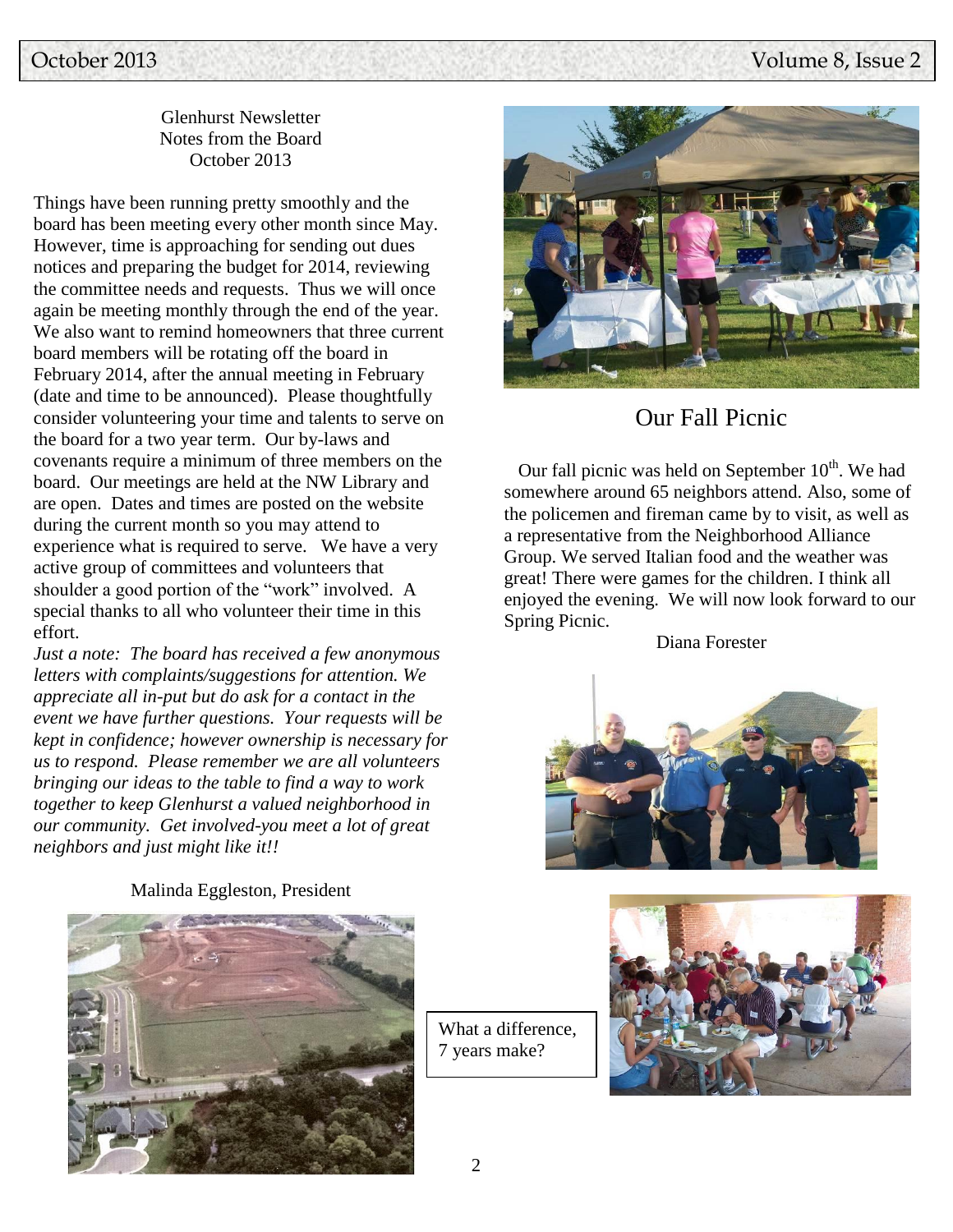## Glenhurst Social Events

### **Dinner Groups**

Dinner Groups are being formed for October, November, January and February. The groups go to dinner on the  $2<sup>nd</sup>$  Thursday of each month for 4 months and then you will rotate to another group to get acquainted with new neighbors. If you want to join the fun, please send your name, address, email address and phone number to Diana Forrest at [MTFDLF@cox.net.](mailto:MTFDLF@cox.net)

#### **Christmas Party 2013**

Glenhurst has made reservations for a Christmas Party on Thursday December 12, 2013 at The Petroleum Club. The cost will be \$47.00 per person and will need to be paid in advance. Watch for a mailer with a reservation slip, to be included with the annual dues letter that will be going out in November. If you have questions please call Diana Forrest at 302-5282.





#### **HOLIDAY TRASH AND RECYCLINGDATES CHANGES**

| HOLIDAY             | <b>DATE</b>    | <b>MAKE-UP</b> |
|---------------------|----------------|----------------|
| Veteran's Day       | Mon. Nov. $12$ | Wed. Nov. 14   |
| MLK, Jr. Day        | Mon. Jan. $20$ | Wed. Jan. 22   |
| <b>Memorial Day</b> | Mon. May 26    | Wed. May 28    |

**Wednesday is our holiday make-up day. Please put away containers after trash pickup! Help keep our neighborhood nice!**

#### **Glenhurst Ladies Lunch**

The ladies from the Glenhurst neighborhood meet for lunch every  $2<sup>nd</sup>$  and  $4<sup>th</sup>$  Wednesday of the month. We choose a different restaurant each time. If you aren't on the email list and would like to be included please send your name and email address to Diana Forrest at [MTFDLF@cox.net.](mailto:MTFDLF@cox.net)

#### **Men's Meeting for Coffee**

The men of Glenhurst meet for coffee Monday through Friday at 8:00 a.m. at McDonalds on MacArthur and Memorial. They welcome all men from the neighborhood. Their motto is "What is said at coffee stays at coffee."

## LANDSCAPE COMMITTEE NEWSLETTER REPORT OCTOBER 2013

What great summer weather we have all experienced!! This, along with the addition of two members to the committee, has made our job easier. Jim Davis joined the committee and his knowledge and recommendations with regard to irrigation has made a difference, and in addition, saved water costs to the neighborhood with his supervision. Kip Welch joined the committee and coordinated the Yard of the Month selections. Thanks to you both for your contributions!

The committee is in the process of getting bids for 2014 maintenance. Once completed, we will meet to discuss and submit our recommendations to the board, including the possibility of using a separate contract for the weed and feed. With all the new homeowners and increased dues income, we will look into stepping up the maintenance for more improvement to the common areas. Homeowners have suggested adding crepe myrtle bushes/trees to the area along the gated area drainage ditch on the west side of Glenhurst Boulevard. Costs for improvements will be submitted to the board for 2014 budget approval.

The new trees in the dry pond area and north of the pond have gotten a good start to give the HOA shade in the near future.

Respectfully submitted Malinda Eggleston, Chair